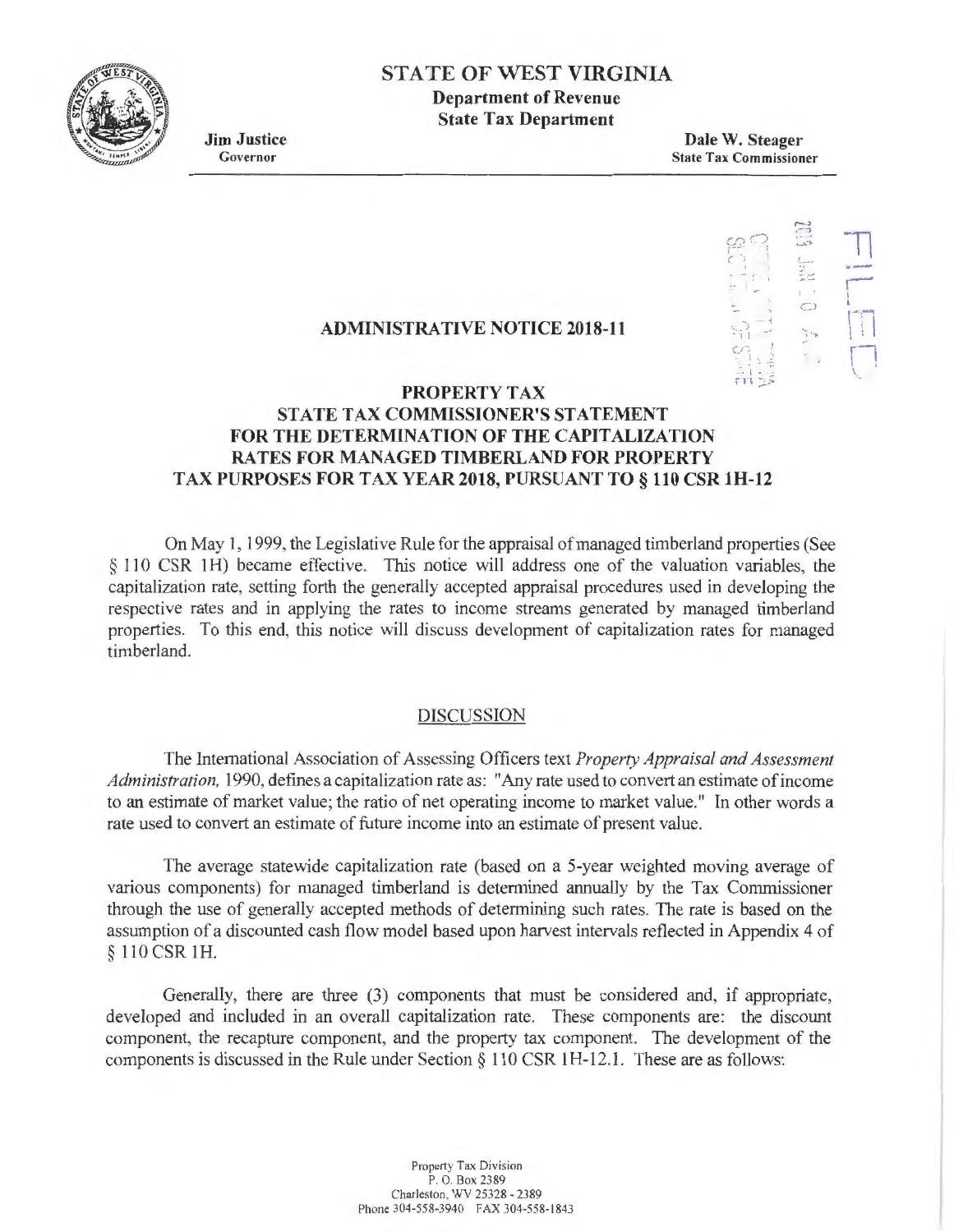# DISCOUNT COMPONENT

The summation technique is used to develop a discount component of the capitalization rate. The five sub-components of the discount component are:

**Safe Rate.** -- The safe rate reflects a rate of return that an investor could expect on an investment of minimal risk. This rate is developed through weighted averages of interest rates offered on five-year United States Treasury Bills for the five years immediately preceding the appraisal date.

**Nonliquidity.** – The nonliquidity rate is developed through an annual review to determine a reasonable estimate of time that timberland, when exposed for sale, remains on the market before being sold. The time thus determined is used to identify United States Treasury Bills with similar time differentials in excess of thirteen-week Treasury Bills. The interest differential between these securities is used to represent the nonliquidity rate. For example, if it is determined that a tract of timberland remains on the market for an average of nine months (39 weeks) before being sold, the nonliquidity rate is derived by subtracting the rate on 13-week Treasury Bills from the rate on oneyear Treasury Bills. This review considers the weighted average of these differences for a five-year period immediately preceding the appraisal date.

**Risk Rate.** -- The relative degree of risk of an investment in timberland is developed through an annual review of thirty-year United States Treasury Bills less five-year United States Treasury Bills. The review considers the weighted averages of debt and equity components of these differences for a five-year period immediately preceding the appraisal date.

**Management Rate.** -- The management rate represents the cost of managing the investment, not the cost of managing the timberland. Historically, the management rate has been one-half of one percent (0.5%); therefore, this rate is considered the industry standard for current applications.

**Inflation Rate (negative).** -- Nominal interest rates, including the "safe rate" mentioned above, are higher than real rates by an amount representing expectation of future inflation. Therefore, the capitalization rate must be a real rate, net of expectation of inflation. The inflation rate is established through a weighted average analysis of the most recent five calendar year's urban consumer price index as determined by the United States Department of Labor, Bureau of Labor Statistics.

In determining the discount component of the capitalization rate, the Tax Commissioner determines the sum of the safe rate, the nonliquidity rate, the risk rate, and the management rate, and deducts from this sum the inflation rate.